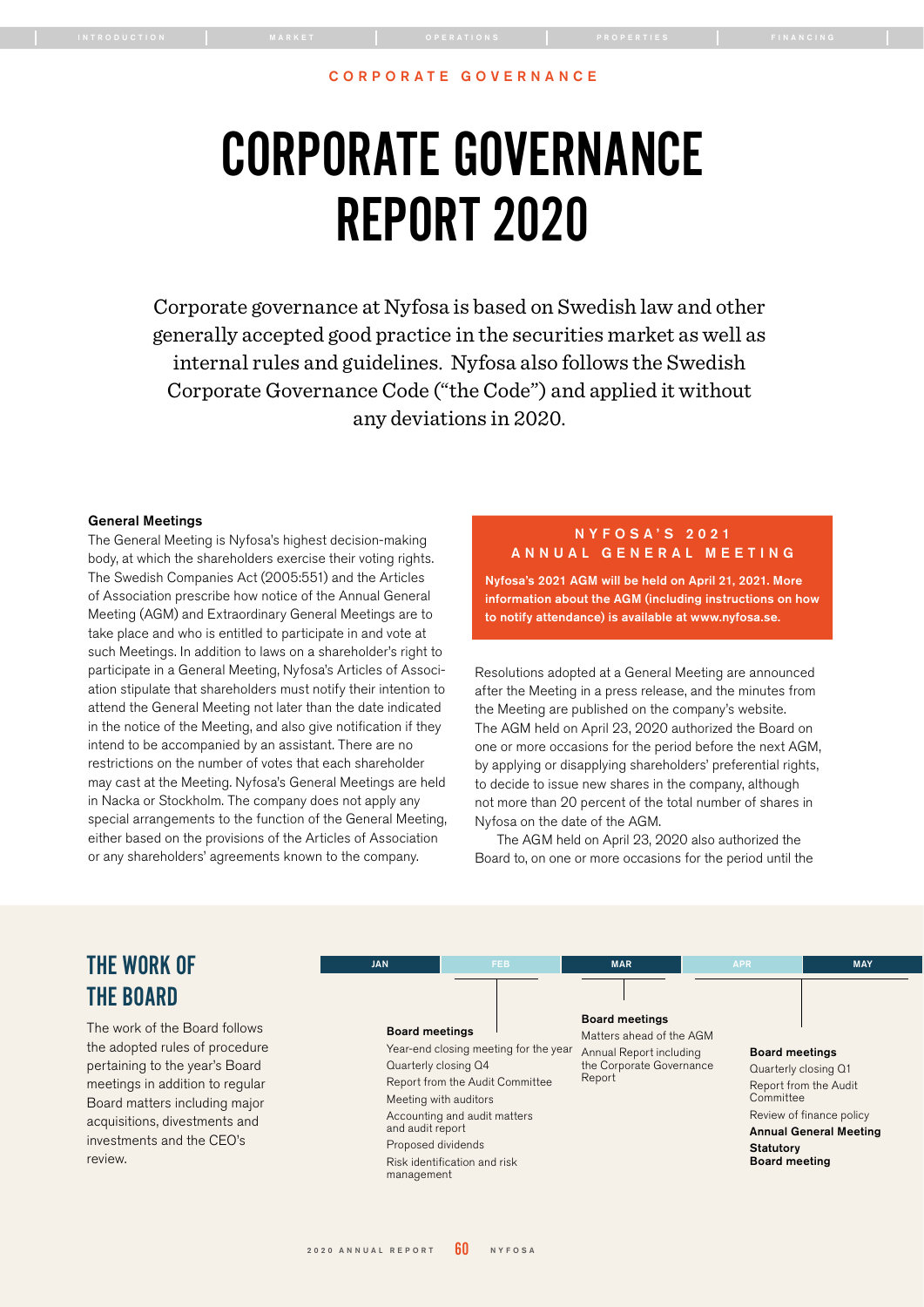[SUSTAINABILITY](#page-0-0) [RISKS AND GOVERNANCE](#page-0-0) [FINANCIAL STATEMENTS](#page-0-0) [GRI INFORMATION](#page-0-0) [LIST OF PROPERTIES](#page-0-0)

end of the next AGM, resolve to acquire shares in the company so that, as a maximum, the company's holding following the acquisition does not exceed ten percent of all the shares in Nyfosa at any time. Further, the AGM authorized the Board to, on one or more occasions for the period until the end of the next AGM, resolve to transfer the company's shares. The number of shares to be transferred may not exceed the total number of shares held by Nyfosa at any time.

In addition, the 2020 AGM resolved to amend Section 1 of the Articles of Association so that Swedish word "firma" is replaced with "företagsnamn", and Section 9 so that the article, due to anticipated upcoming legislative changes, does not stipulate on which date the record date shall occur.

# The share and shareholders

Information about Nyfosa shares and major shareholders is provided on pages 58–59 of this Annual Report. No shareholders, directly or indirectly, hold shares that represent one tenth or more of the votes for all shares in the company.

### Nomination Committee

The AGM of Nyfosa on May 9, 2019 adopted instructions for the Nomination Committee's composition and work within the company. According to these instructions, which apply until further notice, the Nomination Committee is to comprise the Chairman of the Board and four members appointed by the four largest shareholders in the company in terms of voting rights on July 31. If any of the four largest shareholders in terms of voting rights does not exercise their right to appoint a member, this right to appoint such a committee member is transferred to the next largest shareholder who is not already entitled to appoint a member of the Nomination Committee. The chairman of the Nomination Committee is to be the member representing the largest shareholder in terms of voting rights, unless the members agree otherwise. The composition of the Nomination Committee is to be announced not later than six months before the AGM. If a Committee member leaves or major changes take place in the ownership structure, the composition of the Nomination Committee may

change to reflect this. Such a change will then be announced as soon as possible. The task of the Nomination Committee is to prepare proposals on the election of Board members and auditors, remuneration of the Board members and auditors, the election of the Chairman of the Meeting and any necessary amendments to the instructions for the Nomination Committee. For more information about the current instructions for the Nomination Committee, visit the company's website.

Nyfosa's Nomination Committee ahead of the 2021 AGM comprises Johannes Wingborg, Länsförsäkringar Fondförvaltning AB (Chairman of the Nomination Committee), Lennart Francke, Swedbank Robur Funds, Olof Nyström, Fourth Swedish National Pension Fund, Suzanne Sandler, Handelsbanken Fonder and Johan Ericsson, Board Chairman of Nyfosa.

The Nomination Committee applied the Code's rule 4.1 on diversity policy for its work. The aim of the diversity policy is to satisfy the importance of sufficient diversity on the Board of Directors in respect of gender, age and nationality, as well as experience, professional background and lines of business. The Board comprises three women and four men, meaning that the percentage of women is almost 43 percent, which was established to accord with the Swedish Corporate Governance Board's stated objective of about 40 percent for the least represented gender. Additional information is available in the Nomination Committee's reasoned statement regarding the Nomination Committee's proposals to the 2021 AGM.

#### Board of Directors

According to the Articles of Association, Nyfosa's Board of Directors is to comprise at least four and no more than ten members, with no deputy members. The Articles of Association contain no specific clauses governing the appointment or dismissal of Board members or regarding amendment of the Articles of Association. The members of the Board are elected by the AGM for the period until the end of the next AGM. The AGM held on April 23, 2020 reelected Johan Ericsson, Marie Bucht Toresäter, Lisa Dominguez Flodin, Jens Engwall, Per Lindblad, and Mats Andersson as Board members and Jenny Wärmé was elected as Board member.

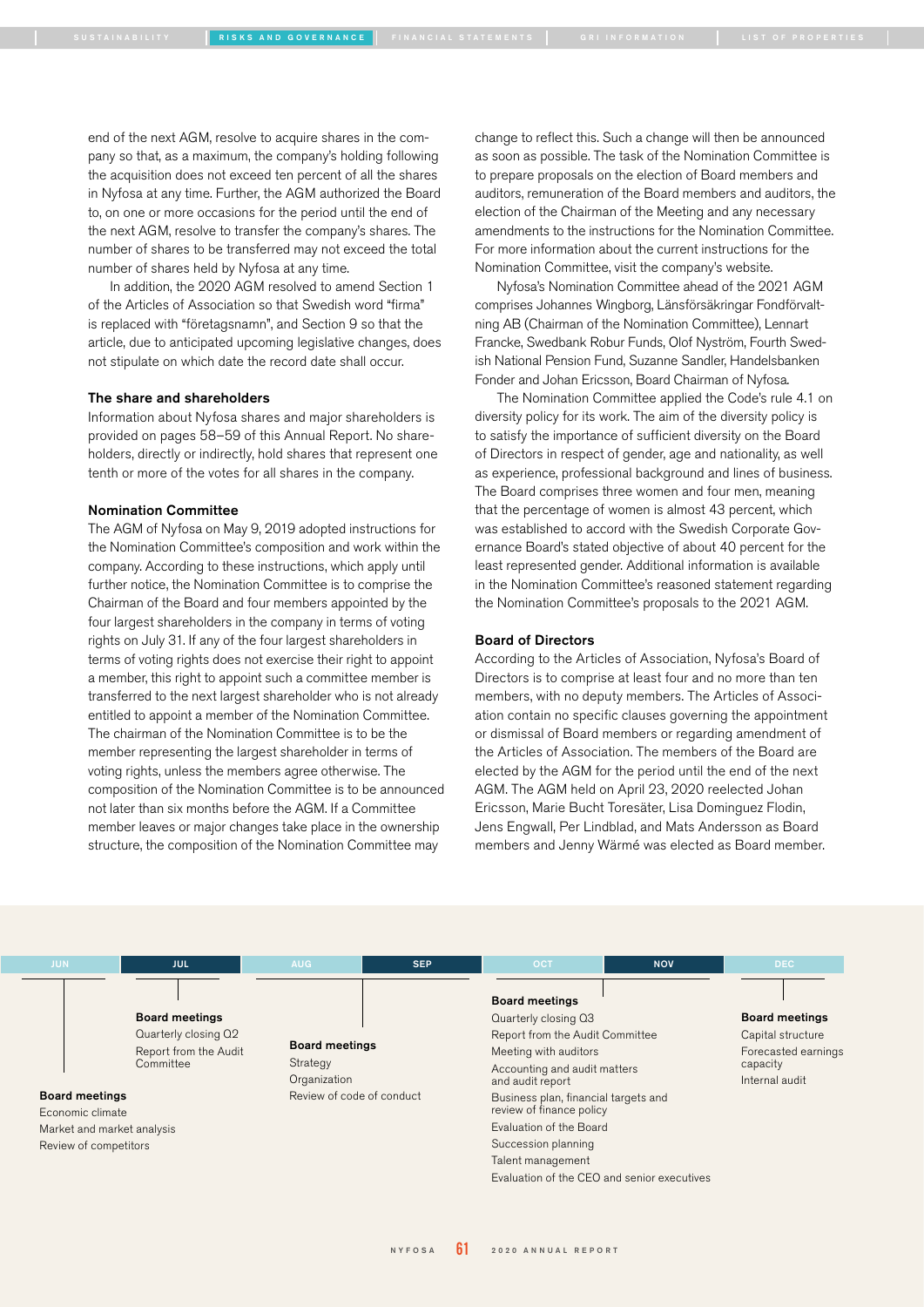Kristina Sawjani declined reelection. Johan Ericsson was also reelected Chairman of the Board. For more information about Nyfosa's Board members and information about their independence in relation to the company and management, refer to pages 62–63. Board member Jens Engwall served as CEO, and employee in the company until October 26, 2020. However, he was replaced as CEO by Stina Lindh Hök as of October 26, 2020, at which time his role as employee in the Group employee ceased. Jens Engwall remains as advisor to the company in a consultant capacity for a two-year period. No other Board member has been or is employed in the Group. Information about the company's largest shareholders is provided on page 59.

The Board is the company's highest administrative body, and its duties are regulated by the Swedish Companies Act, the Articles of Association and the Code. The Board of Directors is thus responsible for the company's organization and the administration of the company's affairs. The Board is also charged with monitoring financial developments, ensuring the quality of financial reporting and the internal control and evaluating the operations based on the established objectives and guidelines adopted by the Board. Furthermore, the Board decides on significant investments and major changes in the Group's organization and operations. This work is based on rules of procedure adopted by the Board every year that regulate the distribution of work and responsibilities between

# BOARD OF DIRECTORS



## Johan Ericsson

*Chairman of the Board*  Year of birth: 1951

Board member since: May 7, 2018

Education and professional experience: Master in Business Administration, Stockholm School of Economics. FRICS. Previous experience from senior positions and various roles in the Catella group (1993–2015).

Other ongoing assignments: CEO of Logistea AB (publ) with subsidiaries and Solnaberg Propery AB (publ). Chairman of the board of SHH Bostad AB (publ), Aktiebolaget Oscar Robur, Market Art Fair Intressenter AB and other board assignments in the Group, Castar Europe AB and Fastighetsbolaget Emilshus AB, and other board assignments in the Group, as well as board member of Brinova Fastigheter AB (publ).

#### Shareholding in the company as of Dec 31, 2020 (incl. any shares held by related parties): 30,000

*Independent in relation to the company, Group Management and the company's major shareholders.*



#### Marie Bucht Toresäter

*Board member* Year of birth: 1967

Board member since: May 7, 2018

#### Education and professional experience: Master in Business

Administration, Uppsala University. Previous experience from senior positions at, inter alia, Headlight International AB (2015–2017), Skanska ID (2013–2015), NCC Property Development Nordic AB (2012–2013) and Newsec Advice AB (1999–2012).

Other ongoing assignments: CEO of Novi Real Estate AB and board member of MVB Holding AB.

#### Shareholding in the company as of Dec 31, 2020 (incl. any shares held by related parties): 4,796

*Independent in relation to the company, Group Management and the company's major shareholders.*



#### Lisa Dominguez Flodin

*Board member*

Year of birth: 1972

#### Board member since: May 7, 2018 Education and professional

experience: Bachelor's degree in accounting and auditing, Mid Sweden University, Östersund, and MBA, San Jose State University. Previous experience as, inter alia, CFO of Grön Bostad AB (2016– 2021), CEO of Cibus Nordic real Estate AB (publ) (2018) and board member (including member of the audit committee) of NP3 Fastigheter AB (publ) (2014–2017) as well from senior positions at Oscar Properties AB (2017), Cityhold Property AB (2012–2016) and NBP Group (2011–2012).

# Other ongoing assignments:

CFO of Midroc, board member of LCF Financial Services AB and Flodin Kapital AB.

#### Shareholding in the company as of Dec 31, 2020 (incl. any shares held by related parties): 7,500

*Independent in relation to the company, Group Management and the company's major shareholders.*



#### Jens Engwall

*Board member*

Year of birth: 1956

#### Board member since: November 15, 2017

#### Education and professional

experience: Master of Engineering, Royal Institute of Technology, Stockholm. Experience as the founder and CEO of Nyfosa AB (2018– 2020) and Hemfosa Fastigheter AB (2009–2018), CEO of Kungsleden AB (1993–2006) and experience from the property sector through, inter alia, previous positions at Skanska AB.

Other ongoing assignments: Chairman of the board of the property company Söderport Holding AB and other board assignments in the Söderport group, Chairman of the board of Torslanda Property Investment AB (publ), board member of Bonnier Fastigheter AB and Quantafuel AS.

#### Shareholding in the company as of Dec 31, 2020 (incl. any shares held by related parties):

5,243,857, of which 503,900 via companies

*Not independent in relation to the company and Group Management. Independent in relation to the company's major shareholders.*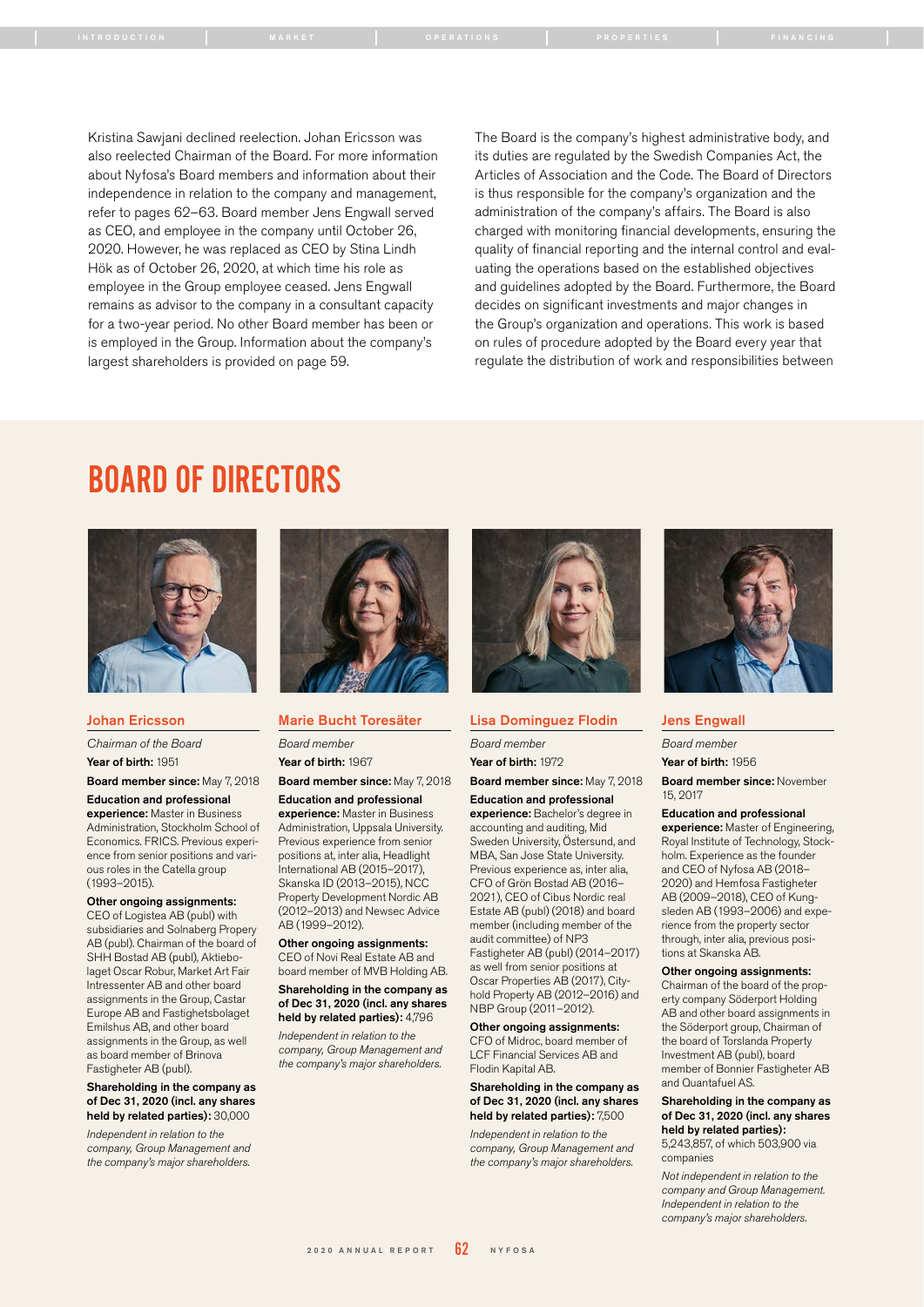[SUSTAINABILITY](#page-0-0) [RISKS AND GOVERNANCE](#page-0-0) [FINANCIAL STATEMENTS](#page-0-0) [GRI INFORMATION](#page-0-0) I [LIST OF PROPERTIES](#page-0-0) |

#### ATTENDANCE AT BOARD AND COMMITTEE MEETINGS

|                                        |                       |                                 | <b>Remuneration Committee</b> |
|----------------------------------------|-----------------------|---------------------------------|-------------------------------|
| <b>Board member</b>                    | <b>Board meetings</b> | <b>Audit Committee meetings</b> | meetings                      |
| Johan Ericsson (Chairman of the Board) | 26/26                 | -                               | 6/6                           |
| Marie Bucht Toresäter                  | 25/26                 | 6/6                             |                               |
| Lisa Dominguez Flodin                  | 26/26                 | 6/6                             | -                             |
| Jens Engwall                           | 25/26                 |                                 | $\overline{\phantom{0}}$      |
| Mats Andersson                         | 26/26                 |                                 | 6/6                           |
| Per Lindblad                           | 24/26                 |                                 | 6/6                           |
| Jenny Wärmé                            | $14/15$ <sup>1</sup>  | 3/3 <sup>1</sup>                | -                             |
| Kristina Sawjani                       | 11/11 <sup>2</sup>    | $3/3^2$                         |                               |

1) Elected Board member at the AGM on April 23, 2020.

2) Stepped down at the AGM on April 23, 2020.



# Mats Andersson

*Board member*

Year of birth: 1954

Board member since: May 9, 2019

#### Education and professional

experience: Master in Business Administration, Stockholm University. Previous experience from inter alia Fourth Swedish National Pension Fund, where he was CEO for ten years, Third Swedish National Pension Fund as well as senior positions at Skandia Liv, Deutsche Bank, S.G. Warburg and Hägglöf & Ponsbach. Mats has been board member of several listed companies.

#### Other ongoing assignments: Vice

Chairman of The Global Challenges Foundation, board member of Carneo, LMK Industri and Carnegie Fonder and a couple of advisory assignments.

#### Shareholding in the company as of Dec 31, 2020 (incl. any shares held by related parties): 13,000

*Independent in relation to the company, Group Management and the company's major shareholders.*



## Per Lindblad

*Board member*

Year of birth: 1962

# Board member since: May 7, 2018

Education and professional experience: Master of Science in Agriculture Economics, Swedish University of Agricultural Sciences (SLU), Uppsala. Previous experience from inter alia senior positions

at SEB (2008–2017). Other ongoing assignments:

# CEO of Landshypotek Bank Aktie-

bolag and chairman of the board of Lyckås Aktiebolag.

#### Shareholding in the company as of Dec 31, 2020 (incl. any shares held by related parties): 10,000

*Independent in relation to the company, Group Management and the company's major shareholders.*



# Jenny Wärmé

*Board member*

Year of birth: 1978

Board member since: April 23, 2020

# Education and professional

experience: Master of Laws, Stockholm University. Previous experience as lawyer at Manheimer Swartling Advokatbyrå, Head of Legal and Corporate Affairs at Hemla (formerly D. Carnegie & Co AB), board member of Stendörren Fastigheter AB, board member of Amasten Fastighets AB (publ) and law clerk at the Norrtälje District Court.

#### Other ongoing assignments:

Board member of Tre Kronor Property Investment AB. General Counsel and senior partner at Slättö Förvaltning AB.

#### Shareholding in the company as of Dec 31, 2020 (incl. any shares held by related parties): 362

*Independent in relation to the company, Group Management and the company's major shareholders.*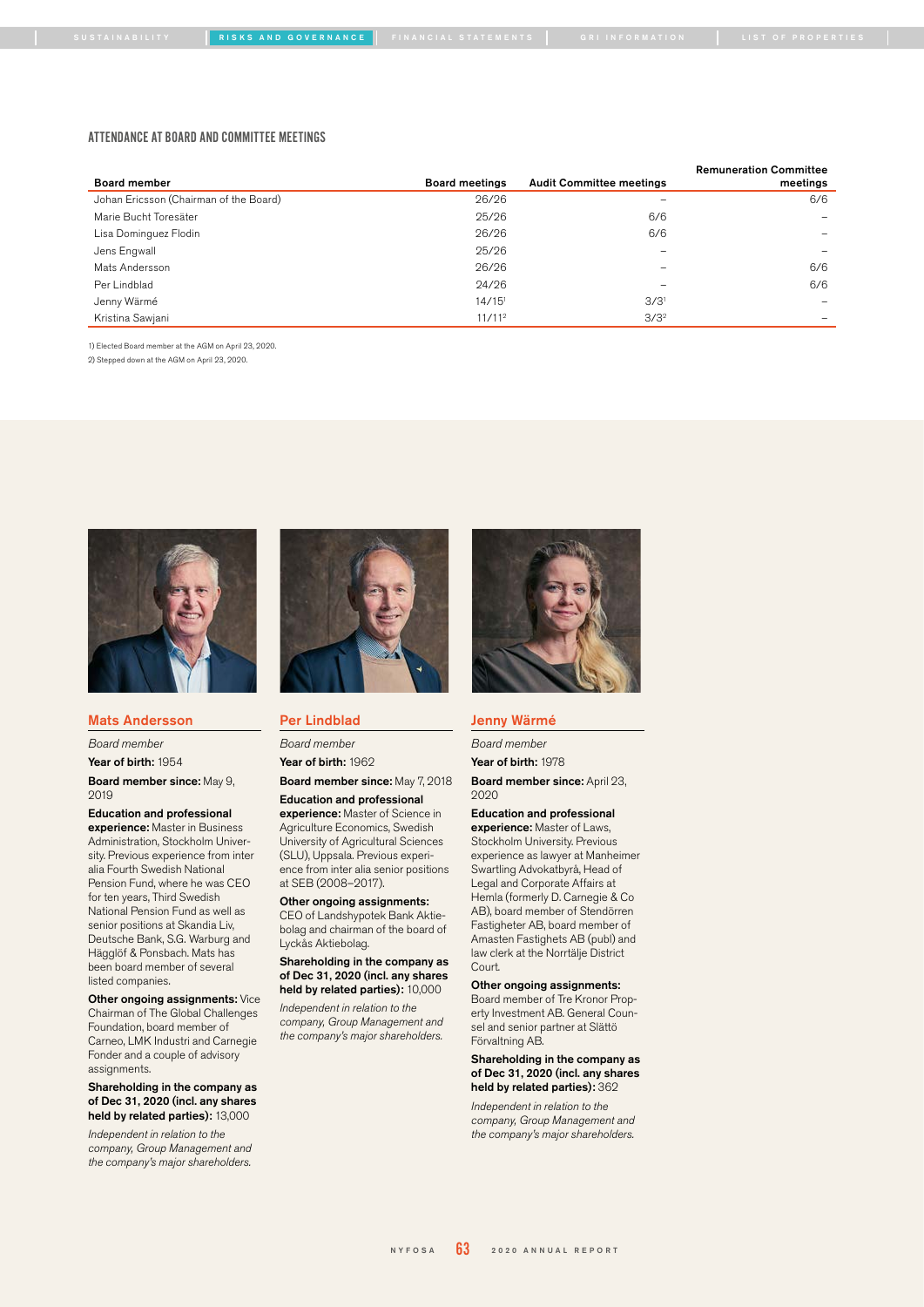the Board members and CEO. The Board also adopts a delegation of authority and instructions for financial reporting, the CEO and the Board's Committees, and decides on a number of general policies for the company's operations. These include an insider policy, finance policy, IT policy, information security policy, sustainability policy, communication policy and policy on related-party transactions. All of these internal governing documents are reviewed at least once annually and also regularly updated as necessary.

#### *The work of the Board*

In addition to the statutory Board meeting, elected held immediately after the AGM, the Board meets at least six times a year (scheduled Board meetings). The dates of meetings and the main standing items on the agenda to be discussed at the scheduled meetings follow a set plan in the Board's rules of procedure. Extra Board meetings can be convened when required. Nyfosa's Board held 26 meetings during the year, one of which was a statutory Board meeting. For information about attendance at these meetings, refer to the table on page 63. The secretary at the Board meetings is either the company's lawyer or Head of Legal. Prior to each meeting, the Board members receive an agenda and written material for the items to be discussed at the meeting. The agenda ahead of each scheduled Board meeting included a number of standing items: The CEO's review of the operations, acquisitions, divestments and investments as well as financial reporting.

In 2020, besides regular Board matters, including major acquisitions, divestments and investments, the Board addressed issues related to a new CEO, the organization, sustainability and digitization.

#### *Evaluation of the Board and the CEO*

Once annually, in accordance with the Board of Directors' rules of procedure, the Chairman of the Board initiates an evaluation of the Board's work. In 2020, the Chairman had in consultation with the Nomination Committee some separate contact with the members as part of this evaluation. The purpose of the evaluation is to assess the results of the Board's and the Committees' work, the effectiveness of the work method and how it can be improved. The evaluation also aims to identify the type of matters that the Board should be given more scope to address and the areas that could potentially require additional experience and expertise on the Board. The result of the evaluation was discussed by the Board and reported to the Nomination Committee by the Chairman. The Board also continuously evaluates the work of the CEO. An evaluation is carried out at least once a year without the CEO attending.

#### *Board Committees*

The Board has established two committees from within its ranks: an Audit Committee and a Remuneration Committee, which both follow instructions adopted by the Board. These committees are sub-committees that prepare matters for the Board and do not have any own power of decision.

The matters addressed at committee meetings are minuted and reported as necessary at the next Board meeting.

#### *Audit Committee*

The Audit Committee is to assist the Board in completing its supervisory role of audit matters. The Committee's main task is stipulated in the Companies Act. These include overseeing the company's financial reporting, risk management and the effectiveness of internal control and governance as well as maintaining contact with and evaluating the work, qualifications and independence of the external auditor. The Committee is also to assist in preparing proposals for the General Meeting to resolve on the election and remuneration of auditors. The results of the Committee's work in the form of observations, recommendations and proposals for decision or action are continuously reported to the Board. Until the AGM held on April 23, 2020, the Audit Committee comprised Board members Lisa Dominguez Flodin (Chairman), Kristina Sawjani and Marie Bucht Toresäter, after which newly elected Board member Jenny Wärmé replaced outgoing Board member Kristina Sawjani. The Audit Committee held six meetings in 2020, at which all members participated and matters were addressed regarding the company's internal control, sustainability efforts and quarterly reporting.

#### *Remuneration Committee*

The main tasks of the Remuneration Committee are to assist the Board by presenting proposals, providing advice and preparing matters regarding remuneration of and other terms of employment for the company's CEO and principles for remuneration of company management. Furthermore, the task of the committee is to monitor and evaluate the outcome of variable remuneration programs, and Nyfosa's compliance with the remuneration guidelines adopted by the General Meeting. The Remuneration Committee comprises Board members Johan Ericsson (Chair), Per Lindblad and Mats Andersson. In 2020, the Remuneration Committee held six meetings at which all members participated and matters were addressed regarding remuneration of senior executives including terms of employment for the CEO, the buyback of warrants and the design of new guidelines for remuneration of senior executives.

#### *Remuneration of Board of Directors*

The AGM on April 23, 2020 resolved that the fees to the Board members remain unchanged, meaning that until the next AGM an annual fee of SEK 170,000 was to be paid to each of the Board members who are not employed by the company and that SEK 425,000 was to be paid to the Chairman of the Board. It was also resolved that fees for Committee work amounting to SEK 60,000 were to be paid to the Chairman of the Audit Committee and SEK 30,000 to each of the other members of the Audit Committee and that fees of SEK 40,000 were to be paid to the Chairman of the Remuneration Committee and SEK 20,000 to each of the other members of the Remuneration Committee.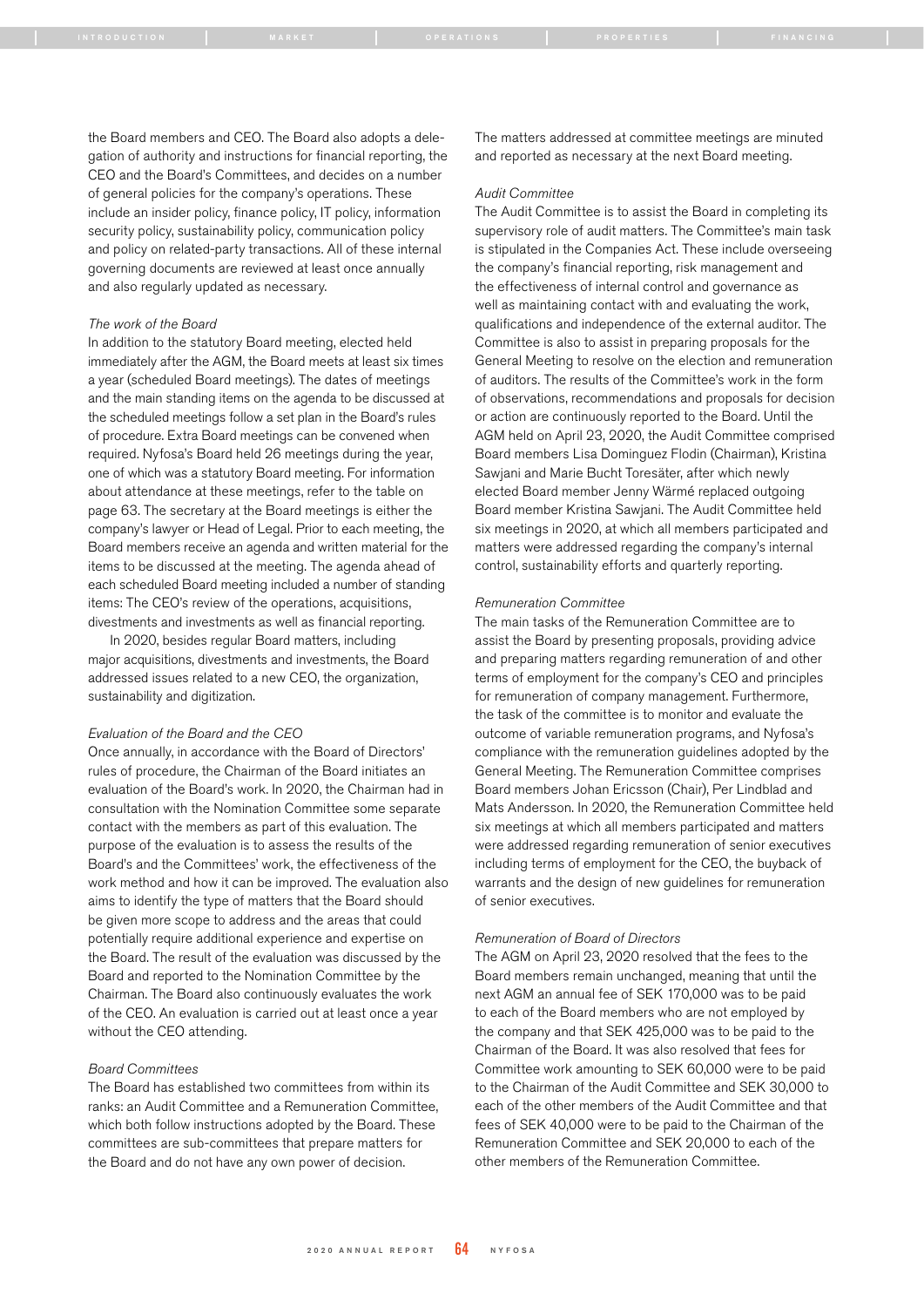[SUSTAINABILITY](#page-0-0) [RISKS AND GOVERNANCE](#page-0-0) [FINANCIAL STATEMENTS](#page-0-0) [GRI INFORMATION](#page-0-0) [LIST OF PROPERTIES](#page-0-0)

#### CEO and Group Management

The CEO is appointed by the Board and is responsible for the daily management of the company and the Group's activities in accordance with the Board's instructions. The CEO instruction states that the CEO is responsible for the administration of the Board and Board reporting as well as preparing matters that require a decision by the Board, for example, adopting the interim report and Annual Report, decisions on major acquisitions, sales or investments and raising large loans. The CEO has appointed a Group Management team that is responsible for different parts of the operations. Nyfosa's Group Management currently comprises the CEO, Head of Financial Control, Head of Transactions and Head of Finance. The CEO functions as chairman of Group Management and makes decisions in consultation with other members of Group Management. The work of Group Management follows an annual cycle of eight scheduled meetings. Extra meetings are convened as required.

*Guidelines for remuneration of senior executives*  The AGM on April 23, 2020 resolved on guidelines for the remuneration of Nyfosa's senior executives for the period until the 2021 AGM. These guidelines include the fact that Nyfosa is to apply market-based and competitive forms of remuneration that are simple, long-term and measurable. Remuneration may comprise a fixed and variable portion. The guidelines include requirements for the structure of remuneration and a cap on variable remuneration. The Board may deviate from the guidelines if there are special reasons to do so in an individual case. Such deviations are to be presented at the next AGM. The complete guidelines are available on the company's website. The amount of remuneration paid in 2020 is presented in Note 8. The proposed guidelines for remuneration of senior executives are available in the Annual Report on page 74 and on the company's website www.nyfosa.se.

# SENIOR EXECUTIVES



## Stina Lindh Hök

*CEO*

Year of birth: 1973

## Education and professional

experience: Master of Science in Engineering, KTH Royal Institute of Technology, Stockholm. Experience as Transaction Manager at Hemfosa Fastigheter AB (2010– 2018), COO at Nyfosa (2018– 2020), project manager for transactions at Atrium Ljungberg AB (2009–2010) and Leimdörfer Fastighetsmarknad AB (2006– 2008) and as head of property management at Fabege AB (2005).

Shareholding in the company as of Dec 31, 2020 (incl. any shares held by related parties): 74,210

Warrants in the company as of Dec 31, 2020: 120,000 warrants



# Johan Ejerhed

*Head of Finance* Year of birth: 1976

#### Education and professional experience: Master of Engineering, international industrial

economics (finance), Linköping University. Experience of structured real estate financing at SEB (2004–2018).

Shareholding in the company as of Dec 31, 2020 (incl. any shares held by related parties): 2,000

Warrants in the company as of Dec 31, 2020: 145,000 warrants



#### Josephine Björkman

*Head of Transactions* Year of birth: 1975

# Education and professional

experience: Master in Business and Economics from the School of Business, Economics and Law at the University of Gothenburg. Experience of Head of Transactions at Jernhusen (2011–2017), Business Developer Manager at GE Real Estate Norden (2004– 2011), Master black belt GE Real Estate Norden (2001–2004) and analyst GE Capital London (1999–2001).

Shareholding in the company as of Dec 31, 2020 (incl. any shares held by related parties): 1,890

Warrants in the company as of Dec 31, 2020: –



#### Ann-Sofie Lindroth

*Head of Financial Control* Year of birth: 1976

Education and professional experience: Master of Science in

Business Administration, Lund University. Previous experience as Controller and Head of Finance at Hemfosa Fastigheter AB (2012– 2018), auditor at EY Real Estate (2004–2012) at real estate agent at Svensk Fastighetsförmedling (1996–1999).

Shareholding in the company as of Dec 31, 2020 (incl. any shares held by related parties): 9,626

Warrants in the company as of Dec 31, 2020: 120,000 warrants

*Jens Engwall and Anders Hörnqvist were CEO and Head of Property Management respectively, and members of the Nyfosa Group Management during parts of 2020.*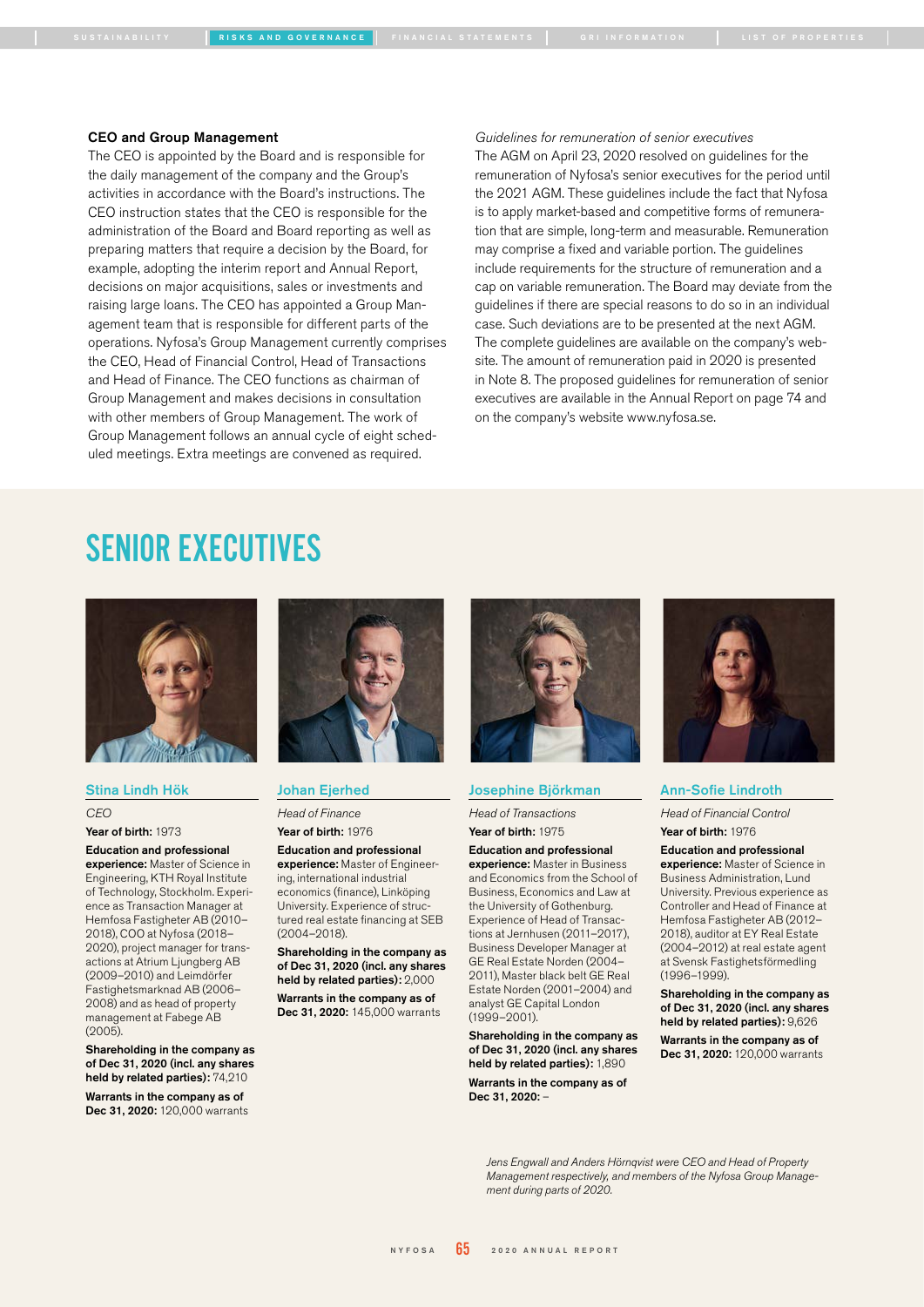# AUDITOR

#### KPMG AB

Auditor-in-Charge Mattias Johansson, born in 1973, is an Authorized Public Accountant, partner of KMPG Sweden and member of FAR (institute for the accountancy profession in Sweden).

# Auditor

At the AGM on April 23, 2020, KPMG AB was elected to serve as auditor until the end of the next AGM. Auditorin-Charge Mattias Johansson was born in 1973 and is an Authorized Public Accountant and member of FAR (institute for the accountancy profession in Sweden).

The auditor examines the Annual Report, accounts and the administration by the Board and CEO. The auditor then reports to the AGM. In addition to the audit assignment, KPMG was engaged for additional services in 2020, primarily tax advice. Such services have always, and solely, been provided insofar as they are consistent with the regulations in the Swedish Auditing Act (1999:1079) and FAR's rules of professional conduct pertaining to the objectivity and independence of auditors.

#### Internal control and governance

The Board's responsibility for the internal control and governance is regulated by the Companies Act, the Annual Accounts Act (1995:1554) and the Code. Information about Nyfosa's system for internal control, governance, risk management and the Board's measures to monitor the effectiveness of the internal control and governance is to be included in the company's corporate governance report. The Board, which has ultimate responsibility, is to ensure, inter alia, that Nyfosa has effective internal control and formalized procedures to ensure compliance with established principles for financial reporting, internal control and governance. The Group's Head of Financial Control is responsible for implementing and maintaining the formalized procedures.

Nyfosa's procedures and processes for internal control, governance and risk management are based on the COSO framework (Committee of Sponsoring Organizations of the Treadway Commission). The process has been designed to ensure adequate risk management, including reliable financial reporting in accordance with IFRS, applicable laws and regulations as well as other requirements to be applied by companies listed on Nasdaq Stockholm. This work involves the Board, Group Management and other personnel.

#### *Control environment*

Nyfosa's control environment is founded on governing documents, processes and structures that set the basis for establishing internal control and governance in the organization. The Board monitors and ensures the quality of the internal control and governance in accordance with the Board's rules of procedure, the instructions for the CEO and the Committees and the associated delegation of authority and attestation ordinance. In addition, the Board has adopted a risk management policy that includes fundamental guidelines governing risk management, internal control and governance. These guidelines pertain to, for example, risk assessment, risk measures, control activities, action plans, evaluation and reporting. The internal control and governance activities are also presented in other governing documents, such as Nyfosa's accounting manual, sustainability policy and finance policy. These activities include regular checks and follow-ups of outcome compared with expectations and previous years, and supervision of, for example, the accounting policies applied by Nyfosa. In addition, Nyfosa provides an anonymous whistleblower function for all employees that is regulated in separate guidelines and monitored by the Chairman of the Audit Committee.

Since the Group's ongoing accounting activities and the preparation of the quarterly and annual accounts, etc. have been partly outsourced to an external service provider (Newsec Asset Management AB), Nyfosa's accounting manual also addresses the cooperation with this provider. The responsibility for maintaining an effective control environment and the continuous work on risk assessment and internal control and governance regarding the financial reporting is delegated to the CEO. However, the Board has ultimate responsibility. The Audit Committee is responsible for monitoring the efficiency of the company's internal control, governance and risk management regarding the financial reporting. Group Management regularly reports to the Board and the Audit Committee following established procedures. Responsibilities, authorities and governing documents comprise the control environment for Nyfosa, together with laws and regulations. All internal governing documents are regularly updated to include changes in, for example, legislation, accounting standards or listing requirements.

#### *Risk assessment*

Every year, Nyfosa's Group Management performs a risk evaluation of strategic, financial, operational and compliance risks in connection with the business planning process. The risks identified as the most material are documented in a risk list that is evaluated by Nyfosa's Group Management and a